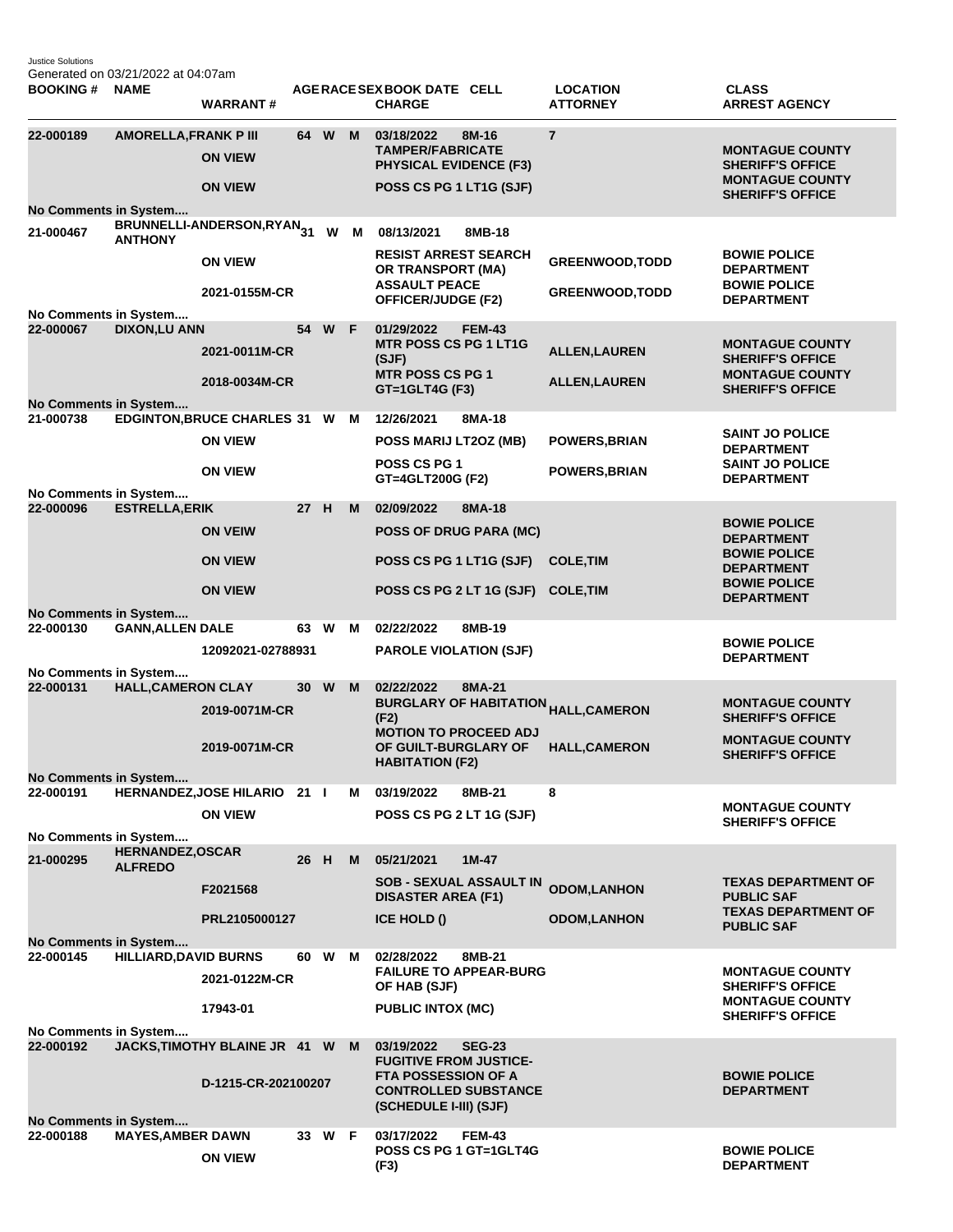|                                                                  | No Comments in System                     |                             |                                                 |      |                                       |                                                                                  |                                                                                                         |                                                   |                                                                 |
|------------------------------------------------------------------|-------------------------------------------|-----------------------------|-------------------------------------------------|------|---------------------------------------|----------------------------------------------------------------------------------|---------------------------------------------------------------------------------------------------------|---------------------------------------------------|-----------------------------------------------------------------|
|                                                                  | 21-000744                                 |                             | <b>MONEY, WESLEY FRANKLIN</b><br><b>ON VIEW</b> | 25 W |                                       | M                                                                                | 12/29/2021<br>8MB-21<br><b>EVADING ARREST</b><br><b>DETENTION (MA)</b><br><b>POSS STOLEN PROP(THEFT</b> |                                                   | <b>BOWIE POLICE</b><br><b>DEPARTMENT</b><br><b>BOWIE POLICE</b> |
|                                                                  |                                           |                             | <b>ON VIEW</b>                                  |      |                                       |                                                                                  | <b>PROP \$100-\$750) (MB)</b><br><b>FRAUD USE/POSS</b>                                                  |                                                   | <b>DEPARTMENT</b>                                               |
|                                                                  |                                           |                             | <b>ON VIEW</b>                                  |      |                                       |                                                                                  | IDENTIFYING INFO # ITEMS JORDAN, COLLIN<br>5LT10 (F3)                                                   |                                                   | <b>BOWIE POLICE</b><br><b>DEPARTMENT</b>                        |
|                                                                  |                                           |                             | <b>ON VIEW</b>                                  |      |                                       |                                                                                  | <b>POSS DANGEROUS DRUG</b><br>(MA)                                                                      | <b>JORDAN, COLLIN</b>                             | <b>BOWIE POLICE</b><br><b>DEPARTMENT</b>                        |
|                                                                  |                                           |                             | 2021-0142M-CR                                   |      |                                       |                                                                                  | <b>CAPIAS/MTP-POSS CS PG 1</b><br>LT1G (SJF)                                                            | <b>JORDAN, COLLIN</b>                             | <b>BOWIE POLICE</b><br><b>DEPARTMENT</b>                        |
|                                                                  | <b>No Comments in System</b><br>22-000022 | <b>NEISS, JERRY ALAN</b>    |                                                 |      | 35 W M                                |                                                                                  | <b>TRS-48</b><br>01/12/2022                                                                             |                                                   |                                                                 |
|                                                                  |                                           |                             | F20212625                                       |      |                                       |                                                                                  | <b>FAIL TO COMPLY SEX OFF</b><br>DUTY TO REG LIFE/ANNUAL JORDAN, COLLIN                                 |                                                   | <b>MONTAGUE COUNTY</b><br><b>SHERIFF'S OFFICE</b>               |
|                                                                  | No Comments in System                     |                             |                                                 |      |                                       |                                                                                  | (F3)                                                                                                    |                                                   |                                                                 |
|                                                                  | 22-000065                                 | PADGETT, AMY ELIZABETH      |                                                 |      | 25 W F                                |                                                                                  | 01/29/2022<br><b>FEM-43</b>                                                                             |                                                   |                                                                 |
|                                                                  |                                           |                             | 2020-0042M-CR                                   |      |                                       |                                                                                  | <b>MTR - BURGLARY OF</b><br><b>HABITATION (F2)</b>                                                      | <b>COLE, TIM</b>                                  | <b>SAINT JO POLICE</b><br><b>DEPARTMENT</b>                     |
|                                                                  |                                           |                             | 2020-0153M-CR                                   |      |                                       |                                                                                  | <b>MTR - POSS CS PG 1</b><br>GT=1GLT4G (F3)                                                             | <b>COLE, TIM</b>                                  | <b>SAINT JO POLICE</b><br><b>DEPARTMENT</b>                     |
|                                                                  |                                           |                             | 2020-0154M-CR                                   |      |                                       |                                                                                  | <b>MTR - POSS CS PG 1 LT1G</b><br>(SJF)                                                                 | <b>COLE, TIM</b>                                  | <b>SAINT JO POLICE</b><br><b>DEPARTMENT</b>                     |
|                                                                  |                                           |                             | 2021-0192M-CR                                   |      |                                       |                                                                                  | MTR - POSS CS PG 1<br>GT=4GLT200G (F2)                                                                  | <b>COLE, TIM</b>                                  | <b>SAINT JO POLICE</b><br><b>DEPARTMENT</b>                     |
|                                                                  | <b>No Comments in System</b><br>22-000155 | <b>ROY, EVAN NATHANIEL</b>  |                                                 | 37 W |                                       | м                                                                                | 03/03/2022<br>8MB-18                                                                                    |                                                   |                                                                 |
|                                                                  | No Comments in System                     |                             | 03022022 - 06680380                             |      |                                       |                                                                                  | <b>PAROLE VIOLATION-BLUE</b><br><b>WARRANT()</b>                                                        |                                                   | <b>TEXAS DEPARTMENT OF</b><br><b>PUBLIC SAF</b>                 |
|                                                                  | 21-000266                                 | <b>SANDERS, LANE JOSEPH</b> |                                                 | 25 W |                                       | M                                                                                | 05/07/2021<br>8M-16                                                                                     |                                                   |                                                                 |
|                                                                  |                                           |                             | 2020-0133M-CR                                   |      |                                       |                                                                                  | MTP - POSS CS PG 1<br>GT=4GLT200G (F2)                                                                  | <b>WILLIAMS, ROGER</b>                            | <b>BOWIE POLICE</b><br><b>DEPARTMENT</b>                        |
|                                                                  |                                           |                             | 2020-0134M-CR                                   |      |                                       |                                                                                  | <b>MTP - EVADING ARREST</b><br><b>DETENTION W/VEH OR</b><br><b>WATERCRAFT (SJF)</b>                     | Williams, Roger                                   | <b>BOWIE POLICE</b><br><b>DEPARTMENT</b>                        |
|                                                                  |                                           |                             | <b>ON VIEW</b>                                  |      |                                       |                                                                                  | <b>RESIST ARREST SEARCH</b><br><b>OR TRANSPORT (MA)</b>                                                 | Williams, Roger                                   | <b>BOWIE POLICE</b><br><b>DEPARTMENT</b>                        |
|                                                                  | No Comments in System                     |                             |                                                 |      |                                       |                                                                                  |                                                                                                         |                                                   |                                                                 |
|                                                                  | 22-000164                                 |                             | SOUTHARD, JOSHUA DDALE 31 W                     |      |                                       | M                                                                                | 03/08/2022<br>8MA-19<br><b>UNAUTH USE OF VEHICLE</b>                                                    |                                                   | <b>MONTAGUE COUNTY</b>                                          |
|                                                                  |                                           |                             | 003006                                          |      |                                       |                                                                                  | (SJF)                                                                                                   |                                                   | <b>SHERIFF'S OFFICE</b>                                         |
|                                                                  |                                           | MS1127199011665             |                                                 |      | <b>UNAUTH USE OF VEHICLE</b><br>(SJF) |                                                                                  | <b>MONTAGUE COUNTY</b><br><b>SHERIFF'S OFFICE</b>                                                       |                                                   |                                                                 |
|                                                                  |                                           |                             | F2O222662                                       |      |                                       |                                                                                  | <b>PROHIBITED SUBSTANCE IN</b><br>A CORRECTIONAL FACILITY                                               |                                                   | <b>MONTAGUE COUNTY</b><br><b>SHERIFF'S OFFICE</b>               |
|                                                                  | No Comments in System                     |                             |                                                 |      |                                       |                                                                                  | (F3)                                                                                                    |                                                   |                                                                 |
|                                                                  | 22-000176                                 | <b>STEWART, BOBBY</b>       |                                                 | 56 W |                                       | M                                                                                | 03/12/2022<br>8MB-18                                                                                    |                                                   |                                                                 |
|                                                                  |                                           |                             | CF-2022-108                                     |      |                                       |                                                                                  | <b>SOB - UNLAWFUL</b><br><b>POSSESSION FIREAM BY</b><br>FELON (F3)                                      |                                                   | <b>MONTAGUE COUNTY</b><br><b>SHERIFF'S OFFICE</b>               |
|                                                                  |                                           |                             | CF-2022-109                                     |      |                                       |                                                                                  | <b>SOB - THEFT PROP</b><br>GT=\$2,500LT\$30K (SJF)                                                      |                                                   | <b>MONTAGUE COUNTY</b><br><b>SHERIFF'S OFFICE</b>               |
|                                                                  |                                           |                             | CF-2022-110                                     |      |                                       |                                                                                  | SOB - MAN DEL CS PG 1<br>LT1G (SJF)                                                                     |                                                   | <b>MONTAGUE COUNTY</b><br><b>SHERIFF'S OFFICE</b>               |
| No Comments in System<br><b>STEWART, SILVER SHADOW</b><br>25 W M |                                           |                             |                                                 |      |                                       |                                                                                  |                                                                                                         |                                                   |                                                                 |
|                                                                  | 22-000026                                 |                             |                                                 |      |                                       |                                                                                  | 01/14/2022<br>8MB-19<br><b>MAN DEL CS PG 2 OR 2-A</b>                                                   |                                                   | <b>MONTAGUE COUNTY</b>                                          |
|                                                                  |                                           | <b>ON VIEW</b>              |                                                 |      |                                       | GT=4GLT400G (F1)<br><b>POSS MARIJ</b><br>GT4OZLT=5LBS (SJF)<br><b>THEFT PROP</b> | <b>JORDAN, COLLIN</b>                                                                                   | <b>SHERIFF'S OFFICE</b><br><b>MONTAGUE COUNTY</b> |                                                                 |
|                                                                  |                                           |                             | <b>ON VIEW</b>                                  |      |                                       |                                                                                  |                                                                                                         | <b>JORDAN,COLLIN</b>                              | <b>SHERIFF'S OFFICE</b><br><b>MONTAGUE COUNTY</b>               |
|                                                                  |                                           | <b>ON VIEW</b>              |                                                 |      |                                       | GT=\$2,500LT\$30K (SJF)<br><b>MAN DEL CS PG 1</b>                                | <b>JORDAN, COLIN</b>                                                                                    | <b>SHERIFF'S OFFICE</b><br><b>MONTAGUE COUNTY</b> |                                                                 |
|                                                                  |                                           |                             | <b>ON VIEW</b>                                  |      |                                       |                                                                                  | GT=1GLT4G (F2)                                                                                          | <b>JORDAN,COLLIN</b>                              | <b>SHERIFF'S OFFICE</b>                                         |
|                                                                  |                                           |                             | <b>ON VIEW</b>                                  |      |                                       |                                                                                  | <b>IMPERSONATE PUBLIC</b><br><b>SERVANT (F3)</b><br><b>MOTION TO PROCEED W/</b>                         | <b>JORDAN,COLLIN</b>                              | <b>MONTAGUE COUNTY</b><br><b>SHERIFF'S OFFICE</b>               |
|                                                                  |                                           |                             | 2021-0001M-CR                                   |      |                                       |                                                                                  | <b>ADJ GUILT-POSS CS</b><br><b>PG1&lt;1G (SJF)</b>                                                      |                                                   | <b>MONTAGUE COUNTY</b><br><b>SHERIFF'S OFFICE</b>               |
|                                                                  |                                           |                             | M20222151                                       |      |                                       |                                                                                  |                                                                                                         | <b>JORDAN, COLLIN</b>                             |                                                                 |